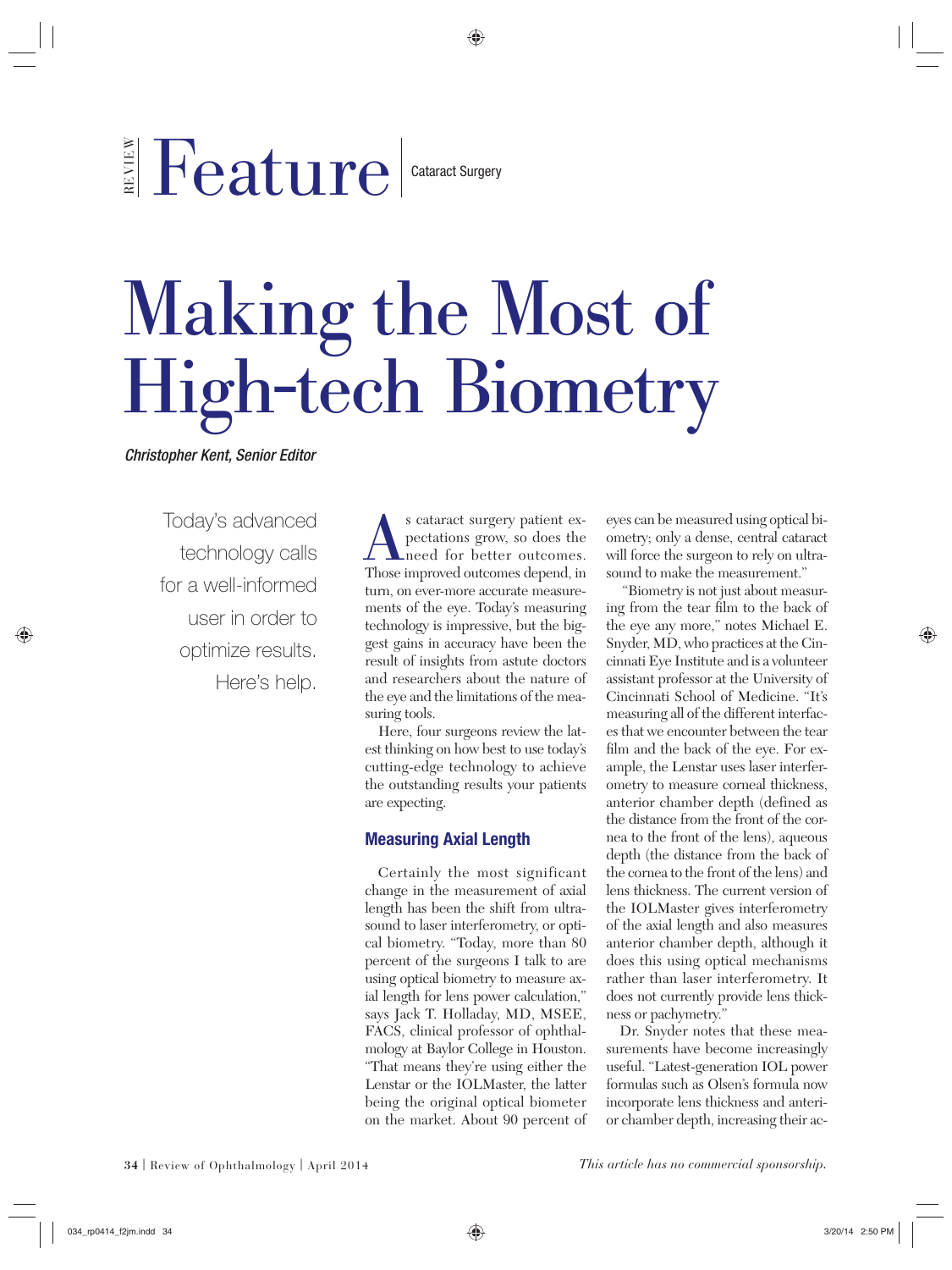curacy," he says. "Also, having measurements such as corneal pachymetry can be clinically useful. Sometimes a patient who's in the clinic for a cataract consult has a high pressure reading. If the laser biometry measurements have already been obtained, I can review the pachymetry; if the cornea is thicker than average, I know the measurements made by applanation tonometry are going to be higher than the actual pressure."

Dr. Holladay notes that optical biometry has two advantages over ultrasound. "The first is that it measures to the fovea because the patient is fixating on a target when you take the measurement," he says. "Ultrasound measures to the posterior pole, which is the longest part of the eye, a little more nasal. In long eyes, that's clearly not the right measurement, because the foveal measurement would be much shorter. It makes far more sense to measure the optical axial length than the anatomic axial length.

"The other big advantage of optical biometry is that it takes retinal thickness into account," he continues. "Ultrasound only measures to the internal limiting membrane, which is the anterior part of the retina. The photoreceptors are deep in the retina, so you have to add about 200 µm to an ultrasound measurement in order to account for retinal thickness—and retinal thickness can vary from 160 to 400 µm, so 200 µm is just a guesstimate. With optical biometry, you're measuring the actual thickness of the retina to the point you want. These two factors have led to a significant improvement in our axial length measurement when using optical biometry."

#### **Refining Axial Measurement**

Dr. Holladay notes that the precise



Optical biometry measures to the fovea; ultrasound measures to the posterior pole. In long eyes  $(> 26 \text{ mm})$ , the distance from the anterior corneal vertex to the posterior pole is an average of 0.8 mm longer than the distance to the foveola. That's sufficient to produce a refractive surprise when used to determine the power of an intraocular lens.

measurement of axial length is not a simple feat, and it continues to be refined. "About two years ago, Doug Koch and Li Wang wrote an article showing that optical biometry has one of the same problems we encounter using ultrasound for this measurement," he says. "Historically, the ultrasound measurement has assumed an average velocity for the sound as it travels through the different media cornea, aqueous, vitreous and lens usually 1,555 meters per second. In reality, the velocity of sound through each of those media is different.

"Using an average velocity to calculate the distance traveled may provide an accurate result in an average eye, but it can confound the measurement in a very long or short eye," he continues. "The same thing is true of the index of refraction when measuring with optical biometry; the index of refraction is different for the cornea, the aqueous, the vitreous and the lens. Just as ultrasound used an average sound velocity, the IOLMaster and Lenstar use an average index of refraction. However, in long eyes the light spends a much smaller percentage of the time traveling through the lens than in an average eye, and the result is an overestimation of the axial length in long eyes.

"What Drs. Koch and Wang's article showed," he says, "was that the average being used produces an accurate measurement in an average eye with a 4.7-mm thick lens and an axial length of about 23.5. However, the measurement in a long eye might say the axial length is 33 mm when it's really only 32. That incorrect measurement will cause you to underpower the IOL and get a significant hyperopic surprise."

Dr. Holladay explains that to compensate for this, Drs. Wang and Koch de-

veloped a conversion adjustment for the axial length in eyes over 25 mm that can be plugged into the Holladay I or II, SRK/T or Hoffer Q formulas to correct for the error. "It's called the Wang-Koch axial length adjustment over 25 mm," he says. "It tells you what axial length to put into the formula to come up with the target refraction you're aiming for. Currently, none of the instruments are making this correction for you, so using the Wang-Koch conversion formula is the best way to avoid hyperopic errors today. We've incorporated it into our Holladay IOL Consultant program [at hicsoap.com] as well, to help ensure that surgeons using the IOL Consultant get the right lens power for extremely long eyes."

Dr. Holladay adds that ultrasound still has a place in the measurement of axial length. "Ten percent of patients cannot have accurate optical biometry measurements," he points out. "You have to be able to see the macula to get a good measurement. If you can't see it, neither can the instrument. You can't even get a good optical biometry measurement in a patient who has a 3- to 4-mm, dense posterior subcapsular cataract, because it blocks the center pathway. The light then takes an oblique path around the cataract and ends up giving you a longer-than-actual length. Basically, if you find you're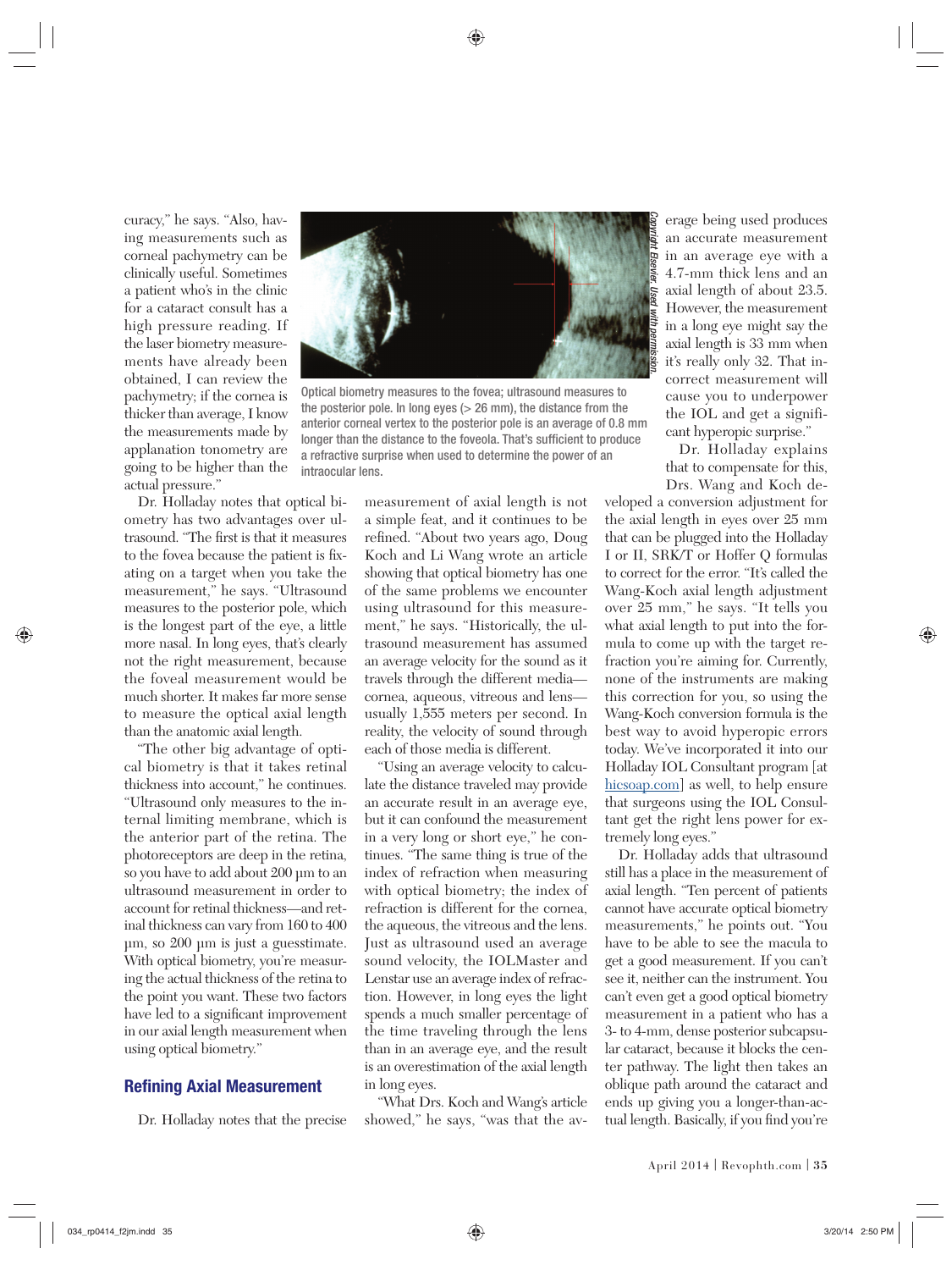getting a low signal-to-noise ratio, you should be suspicious of your measurement and switch to ultrasound."

### **Keratometry Considerations**

"We used to think of keratometry as strictly guiding us in the selection of the implant lens power," says Dr. Snyder. "Today, keratometry also helps us determine what kind of astigmatism we're dealing with and whether we want to adjust for it. We have to make sure our measurements account for astigmatism, because patients now expect both power and astigmatic accuracy. They certainly need to be offered the option of having their astigmatism corrected.

"So how do we measure the astigmatism?" he continues. "Do we measure it using topography, automatic keratometry or manual keratometry? All of these approaches become important if we're planning on correcting astigmatism because they provide different pieces of the puzzle. I like using the keratometry from the Lenstar to identify the astigmatic axis. Then, I like to qualitatively look at topography to make sure there's no irregularity, which could give me artifactual results or perhaps cause me to eliminate consideration of certain lenses. Of course, if the eye has had previous refractive surgery we need to look at other components as well."

One issue when measuring with keratometry is that each instrument measures the cornea somewhat differently, altering the result. "Manual keratometry still measures a 3.2-mm ring; the IOLMaster measures a 2.5 mm ring; the Lenstar averages a 2.35 mm and 1.65-mm ring measurement together," says Dr. Holladay. "They all give a different measurement of the same cornea, although in a normal person, the differences would be insignificant—less than a quarterdiopter. That's not the case, however, if the cornea has undergone surgery



Different instruments and manual keratometry may give different K-readings for the same eye, in part because they measure different widths. No one width is necessarily superior. Consistently using one instrument and developing a personal constant based on those readings will optimize your outcomes.

such as LASIK. LASIK treatments are not constant across the treated zone; the postop cornea will be a little flatter in the center than at the periphery. So the smaller-diameter instrument will measure a flatter K; the biggerdiameter instrument will measure a steeper K.

"However, no one of those measurement diameters is necessarily any better for measuring the power on a specific patient than another," he continues. "That's why you have to personalize things. If you put your postop refractions in after surgery and personalize your lens constant for the instrument you're using, over time your constant will adjust for the bias of your particular instrument."

These differences can also affect the astigmatic axis reading. "From a purist perspective, the closer you measure to the center, the more accurate you ought to be," says Dr. Snyder. "After all, when we use our eyes we're looking through the center of the cornea. The problem is that none of the current devices is very good at measuring right at the center. They all make assumptions based on the average shape of a cornea. This is especially problematic in terms of determining the astigmatic axis.

"For example, manual keratometry is basically measuring two single points on the cornea at the 3-mm optical zone that are 90 degrees apart," he continues. "So if you have a tiny variation or some mild irregular astigmatism where one of those two points happens to fall, it can induce a very meaningful artifact. For that reason, I'm not a fan of manual keratometry, except as a double-check. I know that some people still consider manual keratometry to be the gold standard, but I personally do not.

"The IOLMaster measures six points and uses those six points to mathematically compute a best-fit oval," he says. "The longest axis of that oval is presumed to be the correct axis. But those six points are 60 degrees apart, and this is supposed to determine the axis down to a single degree. The Lenstar has 32 points in two separate concentric circles. This should be more precise, simply because the number of data points is greater. My clinical experience seems to bear this out.

"Some will suggest using corneal topography for this purpose, since it measures hundreds or thousands of data points," he adds. "As it turns out, that creates a different problem. Astigmatism is very seldom 100 percent regular from the center of the cornea out to the periphery. So the question then becomes, at what distance from the center do you measure the axis? Maybe the axis is at 20 degrees at 2 mm from the center, 18 degrees at 5 or 6 mm out and 12 degrees at 7 mm out. Which axis do you pick? One way to proceed would be to use the points closest to the center, since that's the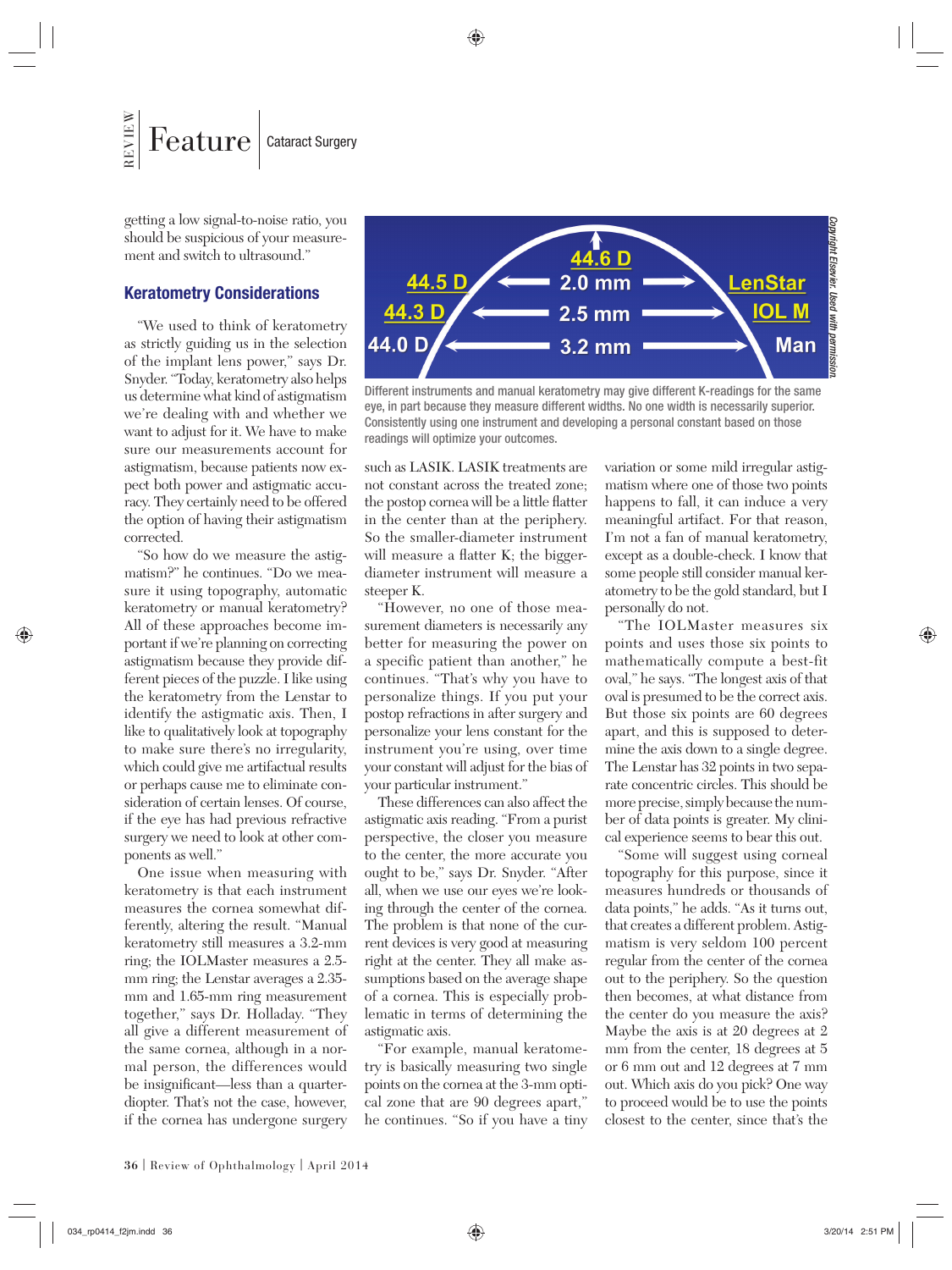part of the cornea our central vision passes through. That's a good premise, but then you're basing the axis on a small number of data points again."

#### **The Cassini Device**

Terrence P. O'Brien, MD, professor of ophthalmology and director of the Refractive Surgery Service at Bascom Palmer Eye Institute of the Palm Beaches in Miami, has for several months been using a new device that has recently become available: the Cassini corneal shape analyzer (from i-Optics in Westboro, Mass.). The instrument's design is reminiscent of a placido topographer, but it uses red, green and yellow LEDs, each one positioned in a unique relationship to four of its neighbors, to project light onto the cornea. Ray-tracing is used to measure the position of each reflected light. According to the company, the multiple colors being used, along with their asymmetric positioning, prevent errors if reflections are smeared or overlapping.

"Keratometry has been around a long time," notes Dr. O'Brien. "It works reasonably well, especially in normal eyes with normal ocular surfaces, but it's difficult to get accurate, robust information when measuring more irregular or aberrated corneas. This new instrument with its pointsource color LED topography has a lot of potential to give us faster and more accurate corneal measurements than the existing placido disc or Scheimpflug imaging technologies we've been using. In our recent experience, it's given us more accurate and repeatable measurements of topography. We also believe it's improving our outcomes, although it's early. We plan to look at that in a prospective manner, especially for post-LASIK and more irregular eyes, where it seems to make the most difference.

"Most ophthalmologists are familiar with placido disc topography, as



The Cassini corneal shape analyzer uses multi-colored LEDs in asymmetric patterns to prevent reflection analysis errors and improve precision.

well as more advanced topographers that use both placido and Scheimpflug technology such as the Galilei system and the Pentacam," he continues. "Placido-based technology gives us a large number of data points describing the corneal surface, and is typically accurate to within about 0.25 D. However, because placido technology uses concentric rings, it's easier to measure changes in the radial direction than in any other direction, and source-image mismatches can be a problem.

"This new technology, with its 700 red, yellow and green LED point sources, provides us with more robust imaging," he says. "The point sources and distinct colors help make sure that there's no source-image mismatch, and that, combined with its image processing software, makes it especially useful in corneas that are less regular. These are the corneas we most often encounter in eyes that have had prior corneal surgeries, especially LASIK or PRK. The other thing is that the new device has been more repeatable when measuring abnormal eyes. In these eyes, other instruments often yield a range of results when taking multiple measurements.

"We've found that for normal eyes, all of these technologies work great,"

he adds. "But as the corneal curvature is increased in post-LASIK eyes, the differences among the devices become more apparent, favoring the new device."

Dr. O'Brien points out a few other advantages of the LED-based instrument. "Cassini's proprietary image capture and processing are really fast," he says. "As a result, the image and data are not affected by motion artifacts that can happen if the patient is looking around or has microsaccadic eye movements. We can typically get a good image very rapidly, even in older, less cooperative patients. Also, the 700 points cover a wider swath of the corneal surface than placido. One of the limitations of keratometry is that you're measuring a small section of the cornea, and with conventional keratometry you're even missing some of the central cornea. In addition, with some of the placido-based topographers artifacts can occur because of shadows from an eyelash, the nose or even facial features such as high cheekbones. The technology used in the new device is less prone to those kinds of artifacts."

Dr. O'Brien adds that the Cassini has recently been synchronized with the TrueVision 3-D system. "That's especially nice to have when implanting a toric IOL," he notes. "After using the Cassini to measure for a toric IOL, the link allows the TrueVision system to project a virtual image of the astigmatism and where the toric IOL should be aligned onto our surgical view. So instead of using less-thanprecise handmade ink marks after measuring with super-expensive, accurate devices, this allows the surgeon to know exactly where to put the toric IOL. I think that's a big advantage."

Dr. O'Brien adds that despite the advantages of the LED device, he finds it most useful to combine the information from multiple instruments. "Each technology has advantages in terms of getting the most information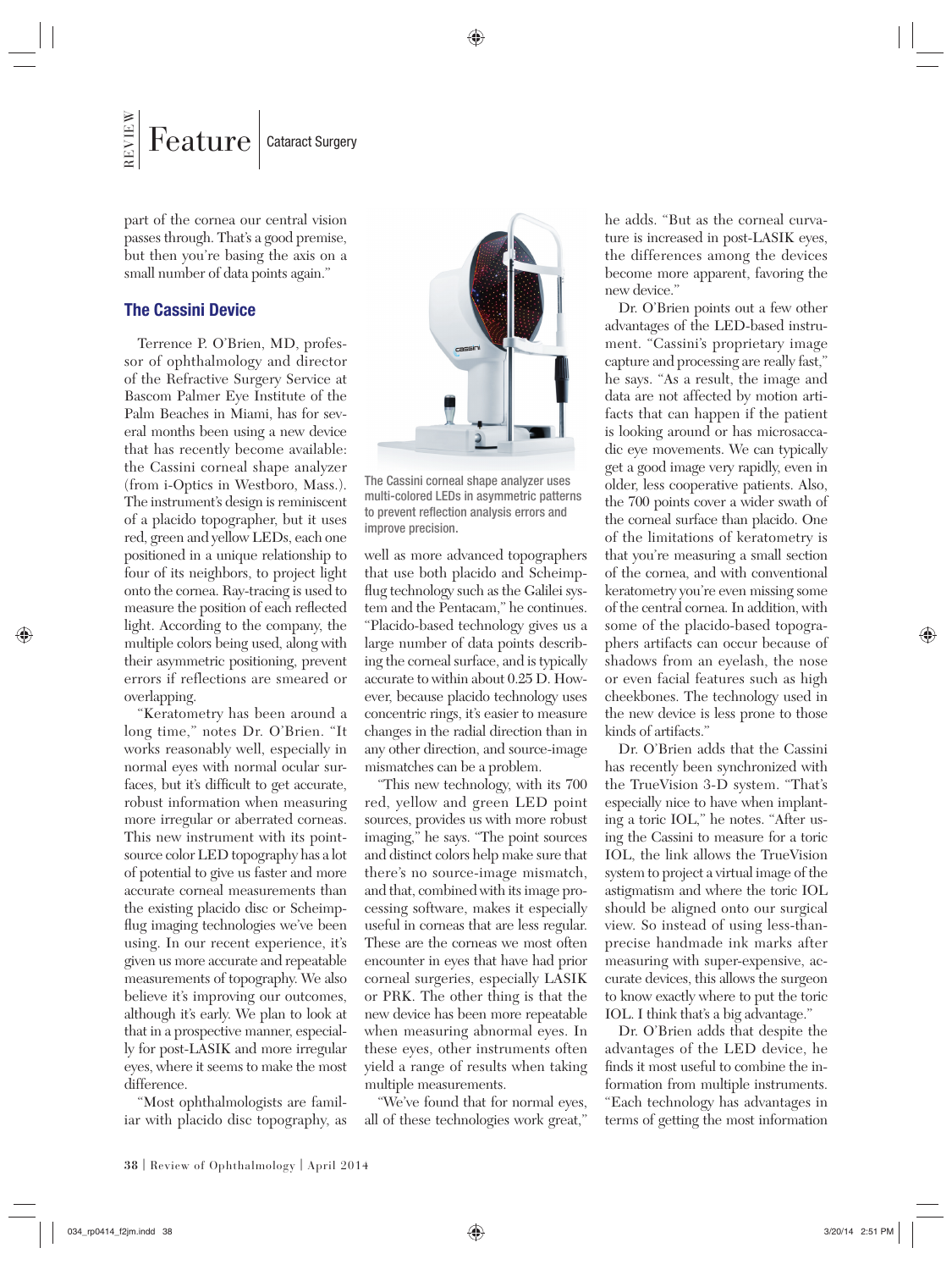#### **Improving Diagnostic Capability with the iDesign Dx**

Another newly available instrument that may improve surgeons' ability to analyze the cornea is the iDesign Dx from Abbott Medical Optics. The iDesign Dx system uses advanced wavefront-sensing technology to capture five optical measurements in one threesecond scan. According to the company, the device can measure corneal shape, curvature and power; wavefront data; refraction; and pupil diameter under different lighting conditions—all in a single scan.

Steven C. Schallhorn, MD, in private practice in San Diego and the chief medical director for Optical Express in the United Kingdom, has used the iDesign Dx for several months. (He has also used the related iDesign Advanced WaveScan Studio, approved in Europe, for two years.) "Many practitioners have replaced manual keratometry with placido-based topography units with well-developed algorithms that can quantify irregular astigmatism," he notes. "However, these also have limitations such as failure to directly capture skew rays, and lack of accuracy in all

cases. A full gradient topographer, such as that available on the iDesign Dx, has the potential for increased accuracy by covering the central cornea and capturing both the x and y slopes for each spot. This data is then used to reconstruct corneal elevation, much like Shack-Hartmann sensor methods. The result is accuracy within 0.25 D.

"Most significant to topography and wavefront technology is the degree of resolution, as higher resolution improves our ability to measure ocular aberrations with accuracy, precision and greater dynamic range," he adds. "The iDesign Dx uses five times as many lenslets as the WaveScan system, providing highly accurate spatial, angular and temporal registration of measurements. Microscopically precise measurements with a high dynamic range will improve the ability of clinicians to measure optical aberrations with great detail and accuracy, thus improving their patient outcomes."

*—CK*

about shape and astigmatism and the precise location of astigmatism when screening corneas," he says. "Each one also has limitations. We've found that combining them gives the most information to help with surgical planning, or to help us understand patient dissatisfaction. For example, in post-LASIK or PRK eyes, the Cassini device allows us to measure higher levels of aberration than placido technology, which is helpful in understanding why someone isn't happy with the quality of his vision. At the same time, adding Scheimpflug to the Cassini gives us more information about the posterior corneal curvature, the anterior chamber depth and so forth."

#### **Choosing the Right Toricity**

One problem with using toric IOLs to correct astigmatism—which more surgeons are doing every year—is that a number of factors affect how much toricity in the lens is needed to offset the astigmatism in the optical system of the eye. "Determining the right amount of astigmatism to correct via the IOL has turned out to be more of a challenge than originally anticipated,"

notes Dr. Holladay. "For example, the first toric calculators that appeared a few years ago used a constant multiplier of about 1.5 to compute the toricity needed in the IOL, based on the astigmatism in the cornea. So if you had 1 D of corneal astigmatism, they would put 1.5 D of cylinder in the IOL, independent of the power of the lens, the K-readings or the A-constant. As it turns out, the needed correction is not a constant. It varies, depending on the spherical equivalent power of the IOL, the K-readings and the distance of the IOL from the cornea.

"For example, suppose you're dealing with a normal eye that has a 44-D cornea and a 22-D IOL at the normal depth," he says. "In that situation, you would indeed need a 3-D lens to correct 2 D of corneal astigmatism. But if you have a 34-D IOL, you'll only need about 2.4 D of correction to offset the 2 D of corneal astigmatism, and if you have a 10-D IOL, you'll need almost 3.5 D of toric correction in the IOL. And that's just using the power of the lens as a variable. The IOL will also require more toricity if the cornea is steeper or if the lens is deeper in the eye. All of these variables come into

play, so using a single correction factor for every case means you'll make substantial errors whenever the dimensions of the eye—the K-reading, lens power or IOL distance from the cornea—are not average."

Dr. Holladay notes that many calculators now take these factors into consideration, including the Holladay IOL Consultant, AMO's toric calculator and (soon) Alcon's next generation toric calculator and the Verion System. "However, many other calculators still use a constant," he says, "so it's important to be aware that if the eye you're dealing with is unusual in any way your calculator should take these factors into account. Otherwise, you're likely to encounter a refractive surprise.

"A second recent refinement in calculating toricity also comes from work done by Drs. Wang and Koch, and it relates to posterior-surface corneal astigmatism," he says. "When we do keratometry or topography we measure only the front surface of the cornea. Until recently, everyone assumed that if your anterior astigmatism was against-the-rule, any astigmatism on the back of the cornea would also be against-the-rule. In other words, if an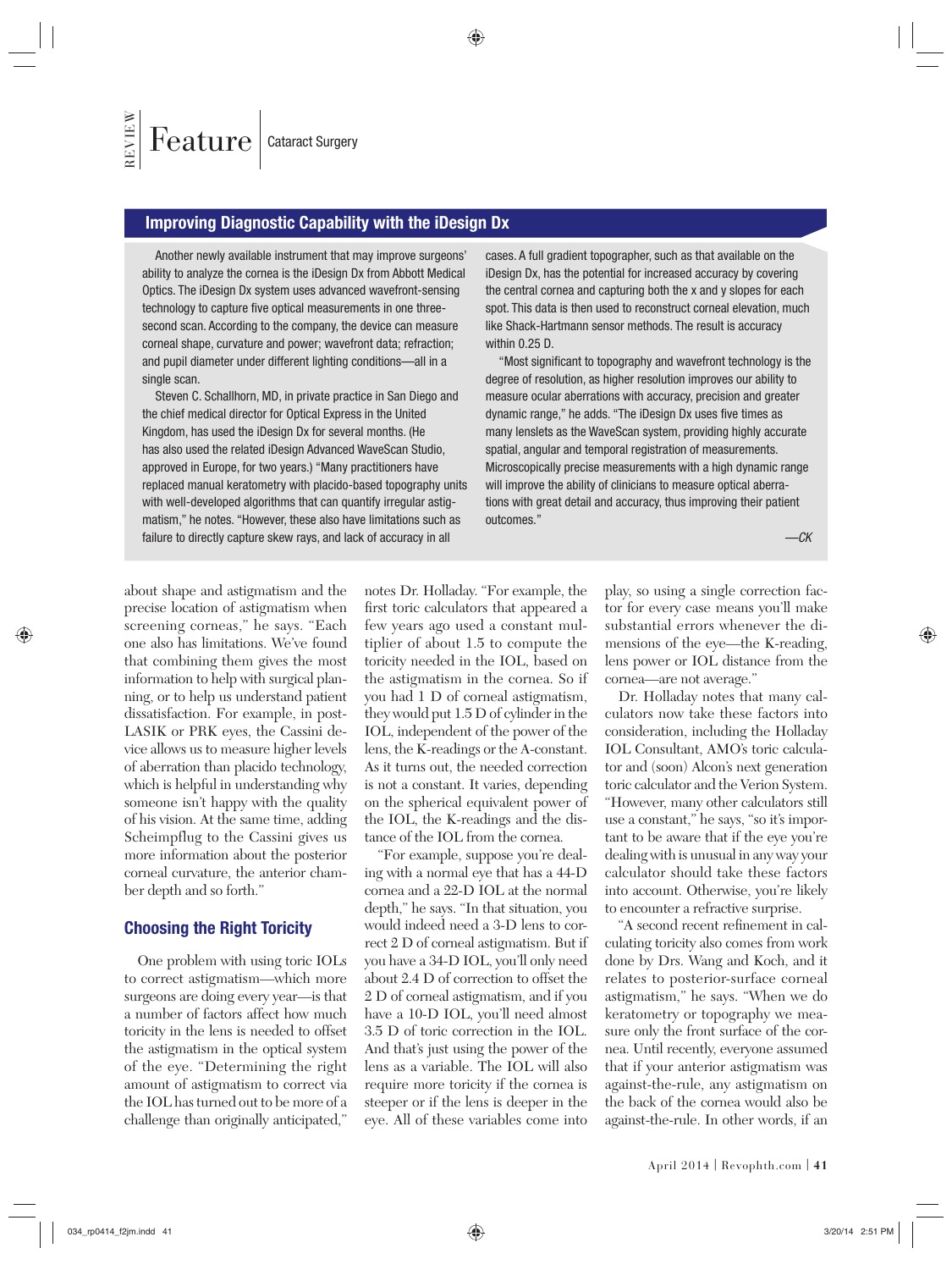eye's steep meridian was vertical, people expected the steep meridian on the back of the cornea to be vertical as well. It turns out that isn't true.

"Using Scheimpflug technology, Drs. Wang and Koch have shown that 90 percent of the time, astigmatism on the posterior surface of the cornea is steeper vertically, irrespective of whether the front surface is withthe-rule, against-the-rule or oblique," he explains. "As a result, it's the net power of the cornea that matters in our IOL calculations, not the front surface power by itself.

"In practice, this means that if an eye has anterior against-the-rule astigmatism, the vertical posterior cornea is going to exaggerate that, so you should add 0.5 D to your toric IOL correction," he says. "If the anterior astigmatism is with-the-rule, you should subtract 0.5 D from what you measure with topography or keratometry. If the front surface astigmatism is oblique, say at 45 or 135 degrees, there's some controversy about what will work best, but most surgeons are basing their calculations on the measured amount, with no adjustment. So far, the data is showing that these corrections are indeed producing better outcomes."

Dr. Holladay notes that another approach, based on this same insight, is to simply pick the next lower or higher power toricity based on the angle of surface astigmatism. "In other words, if the patient has with with-the-rule astigmatism, go down one toricity power," he says. "So if you were going to use the T4 lens, you'd go down to the T3. Conversely, and if the eye has against-the-rule astigmatism, you'd move from the T4 up to the T5. This is called the Wang-Koch corneal astigmatism adjustment, and people using this simplified system are also getting improved results.

"It is possible to get an exact measurement so that you don't have to use a fudge factor, if you have the right technology," he adds. "We helped develop the Equivalent K-reading that's available in the Pentacam tomographer, which measures the back surface of the cornea and compensates for it, including any posterior astigmatism. Since the posterior astigmatism is with-the-rule in 90 percent of eyes, 10 percent of eyes will not be served well by the new adjustments *[described above]*. Using tomography would make sure the net astigmatism

*"Ninety percent of the time, astigmatism on the posterior surface of the cornea is steeper vertically, whether the front surface is withthe-rule, against-therule or oblique." — Jack Holladay, MD*

was correctly calculated, even in that 10 percent. But you have to have the technology to make that measurement, and even without it your outcomes should be improved in 90 percent of your cases simply by using the Wang-Koch adjustment."

Dr. Snyder adds a note of caution regarding measuring the posterior surface of the cornea. "The back surface of the cornea is not easily measureable," he points out. "A few devices in the marketplace do measure the posterior cornea, but whether they're accurate or not still has to be adequately determined. People consider these measurements the gold standard because they're all we have at the moment, but I suspect these measurements will get better in the future."

#### **Intraoperative Aberrometry**

Another way to refine cataract outcomes, of course, is to use intraoperative aberrometry to measure the refraction while the patient is aphakic on the operating table (and possibly after the lens has been implanted as well).

"There are two instruments today that provide online, real-time measurement of the refractive error of the eye when the patient is on the operating table: Wavetec's VerifEye and Clarity Medical Systems' Holos," says Dr. Holladay. "This technology allows you to take an aphakic measurement, which Wavetec has shown improves your ability to orient a toric IOL and let's you refine your spherical power so that more people are within a half diopter of the desired refraction than if you rely solely on preop measurements. This measurement accounts for everything—posterior as-tigmatism, anterior astigmatism, axial length, all of it."

Despite its advantages, not everyone is sold on this option yet, for a variety of reasons. "Doug Koch has done some fabulous work showing that the posterior surface of the cornea contributes meaningfully to the overall astigmatism of the eye," says Dr. Snyder. "Given the fact that our measurements of the posterior surface are still unproven in terms of accuracy, intraoperative aberrometry seems like a good way to surmount this concern.

"However, there are some important problems with this approach," he continues. "For example, the wound we create to remove the cataract not only alters the astigmatism a little, it also hydrates during the procedure, causing swelling. That swelling can have a significant effect on the measured astigmatism, and the amount of swelling can differ markedly from case to case. In a very short case, there will be less hydration; in a long case, there will be more. If the wound is a little too tight, there will be more hydration; if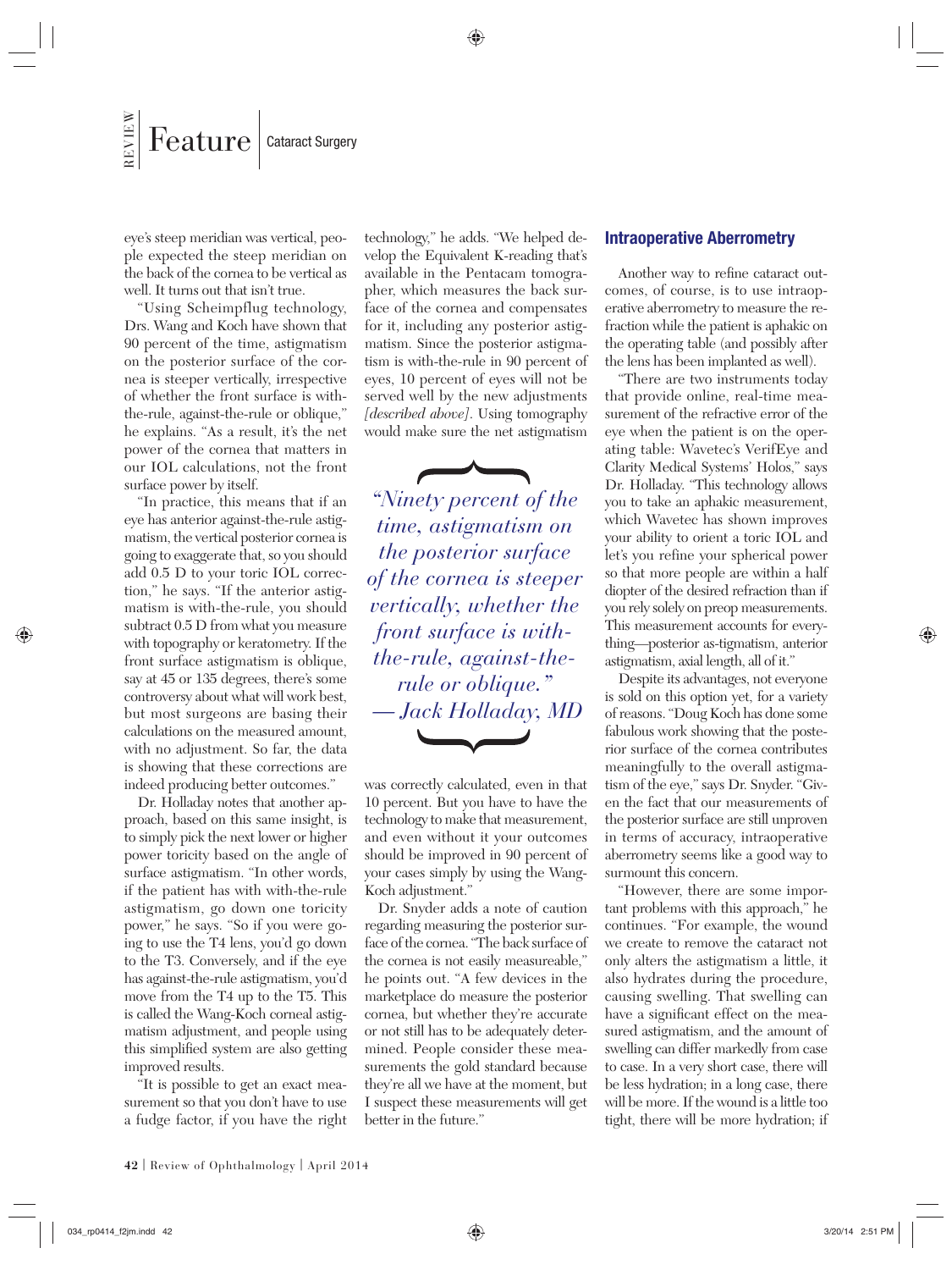#### **Locating the Measured Axis In the Eye During Surgery**

Michael E. Snyder, MD, who practices at the Cincinnati Eye Institute and is a volunteer assistant professor at the University of Cincinnati School of Medicine, notes that a key part of measuring the astigmatic axis is being able to apply it accurately in the OR. "Unless you have some point of reference that reflects back to the positioning of the eyeball in the instrument that measured the astigmatism, you're introducing an opportunity for error," he points out. "Currently, I use the Lenstar to determine the axis; then, I take a picture of the eye using the Osher toric alignment system. This allows me to identify a perforating vessel or an iris crypt, something that I can use for alignment when the patient lies down. The problem is that the picture is not taken at the same moment the keratometry is captured. If the patient is tilting his head a little to the left or right in one of the instruments, that can introduce error.

"A few years ago I conducted an experiment to see how much this factor might affect an outcome," he continues. "I told

the wound is a little too loose, there may be less. In addition, one person's corneal stroma may be more affected by hydration than another's. So even this technology isn't the gold standard that we want in measuring our keratometry for astigmatic correction.

"Of course, there is a perfect way to make the measurement," he notes. "We could get it right every time if we removed the cataract, left the patient aphakic and then brought him back one week later to do the wavefront aberrometry. That's really the only way to make sure that swelling from hydration doesn't affect the measurement, but the cost and inconvenience of that would be ridiculous.

"Eventually I believe we'll all be using this kind of technology, but there's a lot of refinement that needs to be done," he concludes. "There are real factors that can alter the measurement that we don't yet know how to

my testing team that the next time a patient came in with a high degree of astigmatism on topography, take one reading and then have him tip his head ever so slightly to the right or left, still within the margin of what would ordinarily be acceptable when capturing the data. After a number of these had been done, we compared them. We found that the slight head tilt caused a meaningful difference in the axis reading, on the order of 10 to 15 degrees. Clearly, this will vary from individual to individual, and it could be influenced by seemingly unimportant factors; maybe the table is a little bit lower at one device than the other, or the patient's posture is a little different.

"That's why I'm looking forward to the next generation of the Lenstar," he adds. "It will capture the keratometry and topography and take a high-resolution photograph of the eye simultaneously, with the patient's head in one position. Then we will have points of reference for

fully compensate for."

Some surgeons also question whether the extra time and expense required to use this approach is worthwhile, in terms of the number of outcomes that are altered. Dr. O'Brien worked with intraoperative aberrometry for a short time and was not impressed enough to pursue it. "It didn't seem to make a huge difference," he says. "On a day with 20 cases, there were only one or two cases where it made a significant difference—but it added a lot of time to each surgery. The OR staff couldn't understand why we spent 10 minutes on it in every case when it didn't change the outcome most of the time. And of course, you have to be careful to inflate the anterior chamber to just the right physiologic pressure and shape to ensure an accurate reading.

"Also, do we need this when our measurements on the front end continue to get more robust, more reli-



A very slight head tilt during the measurement can alter the results significantly.

the globe torsion that were created at the same moment the keratometry was being measured."

*—CK*

able, faster and more reproducible?" he continues. "Plus, intraoperative aberrometry is not reimbursable and the cost is significant. I think the average surgeon is wondering how he can afford a femtosecond laser for cataract surgery, two or three expensive preoperative imaging devices, plus an intraoperative device."

Dr. Holladay acknowledges that, regardless of its advantages, practical considerations are likely to keep intraoperative aberrometry from replacing the need for preop measurement any time soon. "The preop measurements allow the surgeon to go into surgery with a set of lenses that he's bracketed to make sure he has what the patient needs," he points out. "About 60 percent of the time intraoperative aberrometry causes the surgeon to change the choice of lens he was going to use, up or down 0.5 D, so he has to bring six lenses to cover all possible bases.